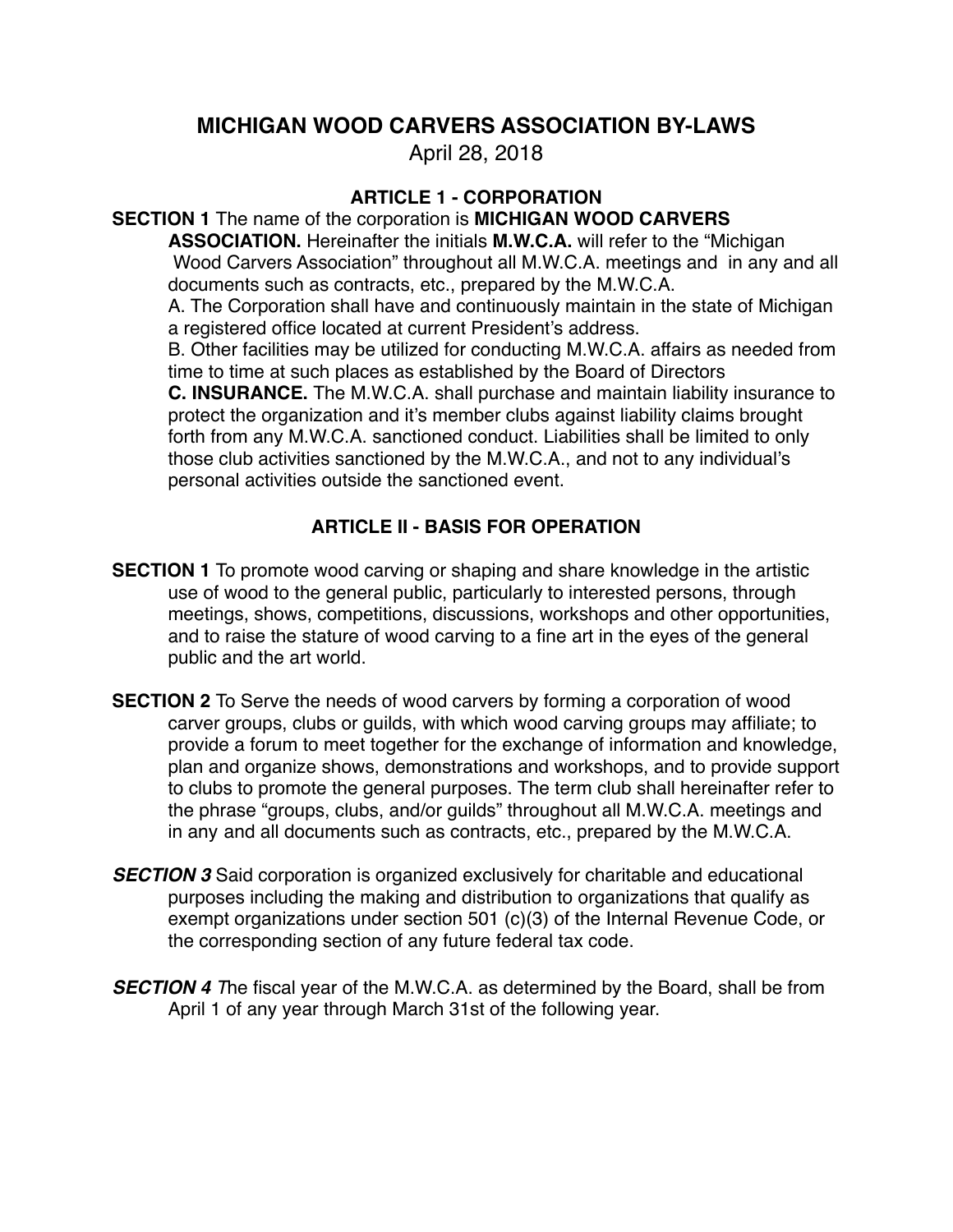#### **ARTICLE III - MEMBERSHIP**

#### **SECTION 1 QUALIFICATIONS FOR MEMBERSHIP.**

A. The category of Associate Member is established to provide membership in M.W.C.A. for those individuals who do not belong to a member club. An Associate Member shall have limited benefits of membership such as paying a reduced rate at the Learning Seminar and receiving the Chatter Newsletter. An Associate Member shall pay annual dues set by the Board of Directors.

**B.** Each member club is encouraged to provide one or more persons to assist in M.W.C.A. activities such as providing help for the MWCA exhibit at the member club's show, the preparation, management, or dismantling of the Learning Seminar or assisting with other M.W.C.A responsibilities as designated by the Board.

- **SECTION 2 MEMBERSHIP DUES.** Membership dues shall be set by the Board of Directors and are due to the MWCA treasurer on or before March 31st of each fiscal year.
- **SECTION 3 FORFEITED MEMBERSHIP.** Membership is forfeited if annual dues are not paid by June 30 or by vote of the Board of Directors for activities detrimental to the best interest of the M W C A

#### **ARTICLE IV - MEETINGS OF MEMBERSHIP**

- **SECTION 1 ANNUAL MEETING.** The Board shall hold a general membership meeting in April at the time and place set by the Board.
- **SECTION 2 SPECIAL MEETINGS.** Special meeting of the members may be called at any time by the President or at the request of five (5) member clubs of the Board of Directors in writing to the President of M.W.C.A.

## **SECTION 3 NOTICE OF MEETINGS**

Written or printed notice of the annual meeting and of special meetings shall be prepared by the secretary and mailed to each member club's elected delegate(s) entitled to vote at said meeting. Notice shall be mailed to the delegate(s) addresses as the same appears in the current records of the corporation no less than ten (10) nor more than thirty (30) days before the date of such meetings. Such notice shall state the place, time, and purpose of the meeting.

**SECTION 4 VOTING.** Voting rights at any M.W.C.A. meeting shall be limited exclusively to each member club's elected delegates who are paid members of the M.W.C.A. as recognized by the Board.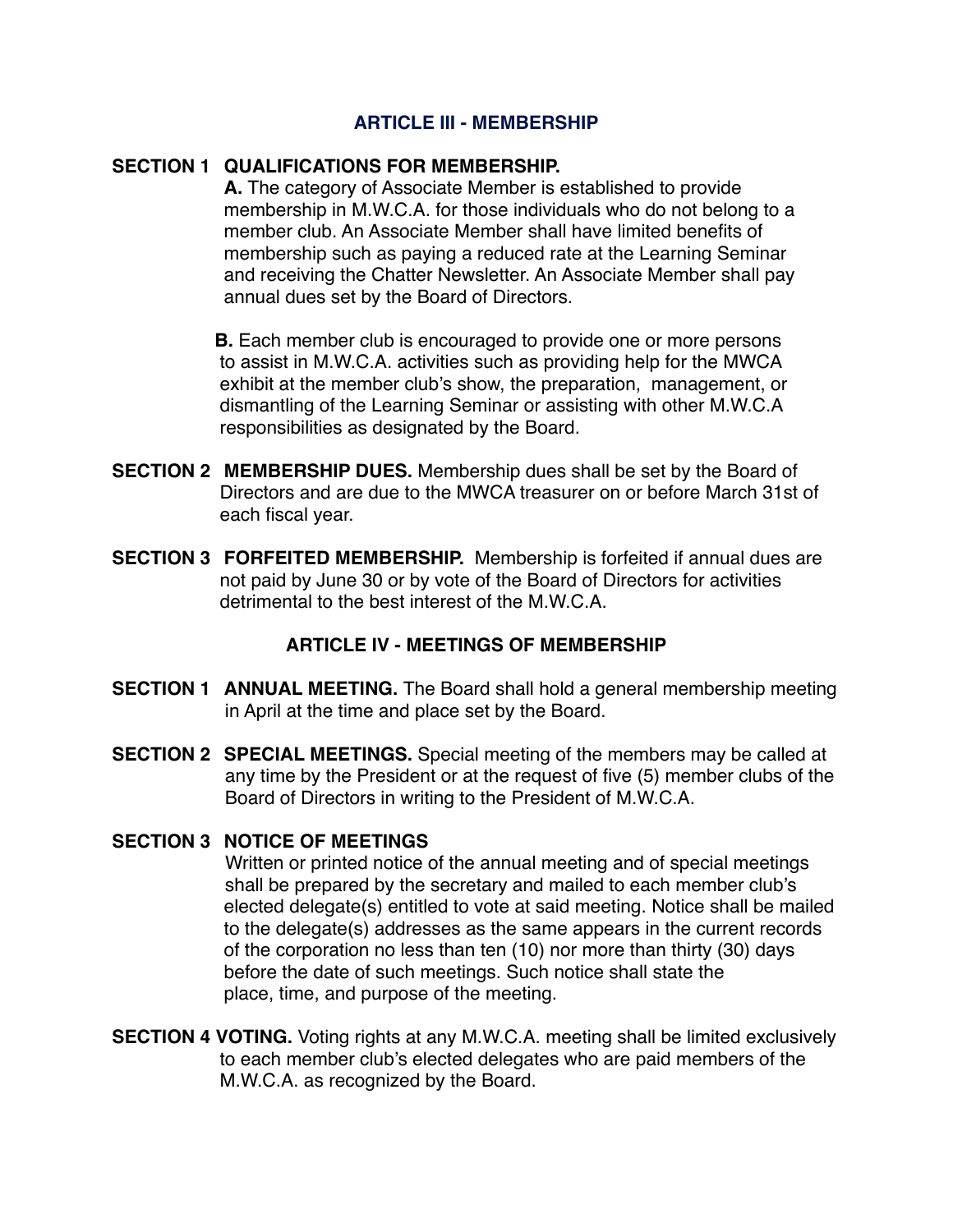**SECTION 5 QUORUM.** Voting delegates of a minimum of 25% of the member clubs in the M.W.C.A. shall constitute a quorum to transact business at any meeting of the members, and shall have full power to decide any questions coming before each meeting.

## **Article V - EXECUTIVE BOARD**

**The EXECUTIVE BOARD** shall consist of the President, Vice-president, Secretary, Treasurer, and the five Standing Committee Chairpersons: Seminar, Cane, Membership, Nominations, and Regional Representatives. A simple majority of the Executive Board shall have the authority to make decisions in the best interests of the MWCA members in between regularly scheduled general membership meetings

# **ARTICLE VI - BOARD OF DIRECTORS**

- **SECTION 1** Board and the elected delegates from each member club hereafter referred to as the Board.
- **SECTION 2 M.W.C.A. OPERATIONS.** The Board shall be responsible for the overall policy and operation of the M.W.C.A. and carrying out the purpose of the M.W.C.A. subject only to limitations imposed by law, the Articles of Incorporation and these By-laws.
- **SECTION 3 ELECTION OF THE BOARD.** Each member club shall elect one (1) delegate who shall become a voting member of the M.W.C.A. Board of Directors, and up to three (3) alternate delegates. Their terms(s) in office shall be determined by the member club or as limited by the delegate.
- **SECTION 4 VOTING.** A Board delegate may only represent and cast a vote for one (1) club on all issues, and only delegates may cast votes. Each club shall be entitled to only one (1) vote on any issue no matter how many delegates are present. The delegate must be a current paid member of the M.W.C.A. A delegate unable to attend an M.W.C.A. may send an alternate to fill their seat. The Alternate" will assume all voting rights of the delegate being represented upon notification to the Board.
- **SECTION 5 MEETINGS.** The Board shall meet as required by resolution upon no less than 10 (10) days written notification, or twenty (20) prior written request of no less than five (5) member clubs to the President of the M.W.C.A.
- **SECTION 6 QUORUM.** Voting delegates of a minimum of 25% of the member clubs in the M.W.C.A. shall constitute a quorum to transact business at any meeting of the Board, and shall have full power to decide any question coming before each meeting.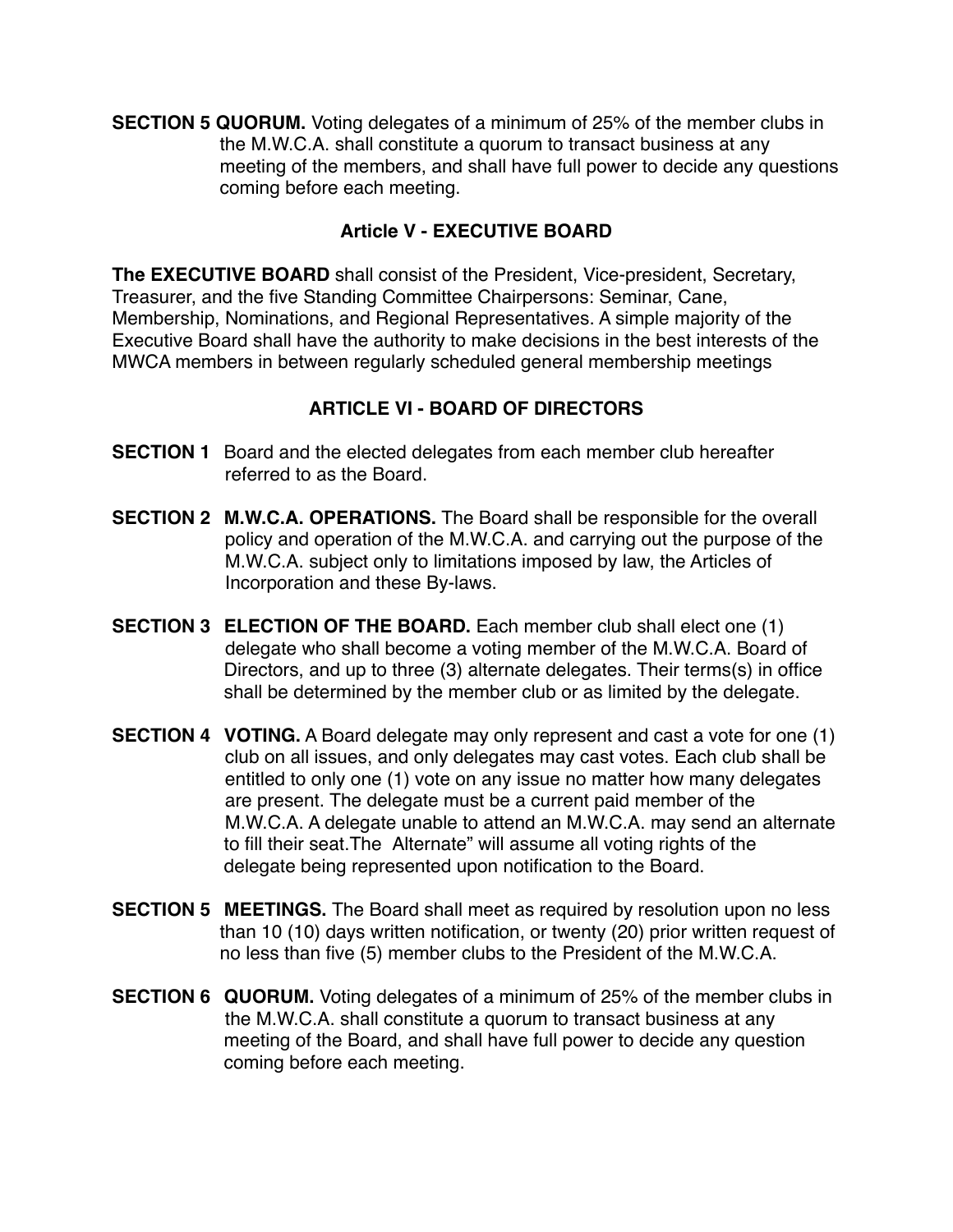- **SECTION 7 VACANCIES.** Each member club shall fill their vacancies on the Board immediately as the occur.
- **SECTION 8 EXPULSION.** Any Delegate seated on the Board may be removed from office with or without cause by the affirmative vote of two thirds (2/3) of the Directors present at any regular or special meeting of the Board, notice of proposed act having been mailed to all the Board and to the affected Board member twenty (20) days previous to the meeting which notice to the affected member or the office of the Board shall contain a statement of the cause of removal to be determined at said meeting. Voting on the question of removal shall be by secret ballet. Should such office be declared vacant, the member club at its first regular meeting or special meeting thereafter shall fill it.

### **ARTICLE VII - DUTIES OF THE BOARD**

**SECTION 1 COMMITTEES.** The President shall have the power to appoint all ! ! committees as needed. The President or the Board with or without cause may remove the Chairperson(s). The President and/or Vice-president are ex-officio members of all standing committees and are therefore invited to attend all committee meetings. The following are standing committees:

> **! ! A. MEMBERSHIP AND CHATTER NEWSLETTER.** The Chairperson(s) shall be responsible for maintaining a historical record of membership and sending dues statements to the members, preparing and distributing the Chatter.

> **B. M.W.C.A. SEMINAR.** The Seminar Chairperson(s) shall be responsible for organizing and producing the M.W.C.A. Seminar. Responsibilities include the appointment of support committees, controlling expenses and the direction of the seminars. The Seminar Chairperson(s) shall make a status report to the Board at each meeting.

**B. NOMINATIONS.** Solicits candidates for M.W.C.A. four officer positions for the positions that are due in that year of the rotation of officers. Beginning in 2019, the election will be for President and Secretary. In 2020 the election will be for Vice-president and Treasurer. And continue in this rotation. Each set of officers will serve for two year terms and be eligible for reelection.

 **D. CANE COMMITTEE.** The Cane Committee Chairperson(s) shall be responsible for all aspects of the Cane Project. Shall delegate tasks as needed, control expenses, make a status report to the Board at each meeting.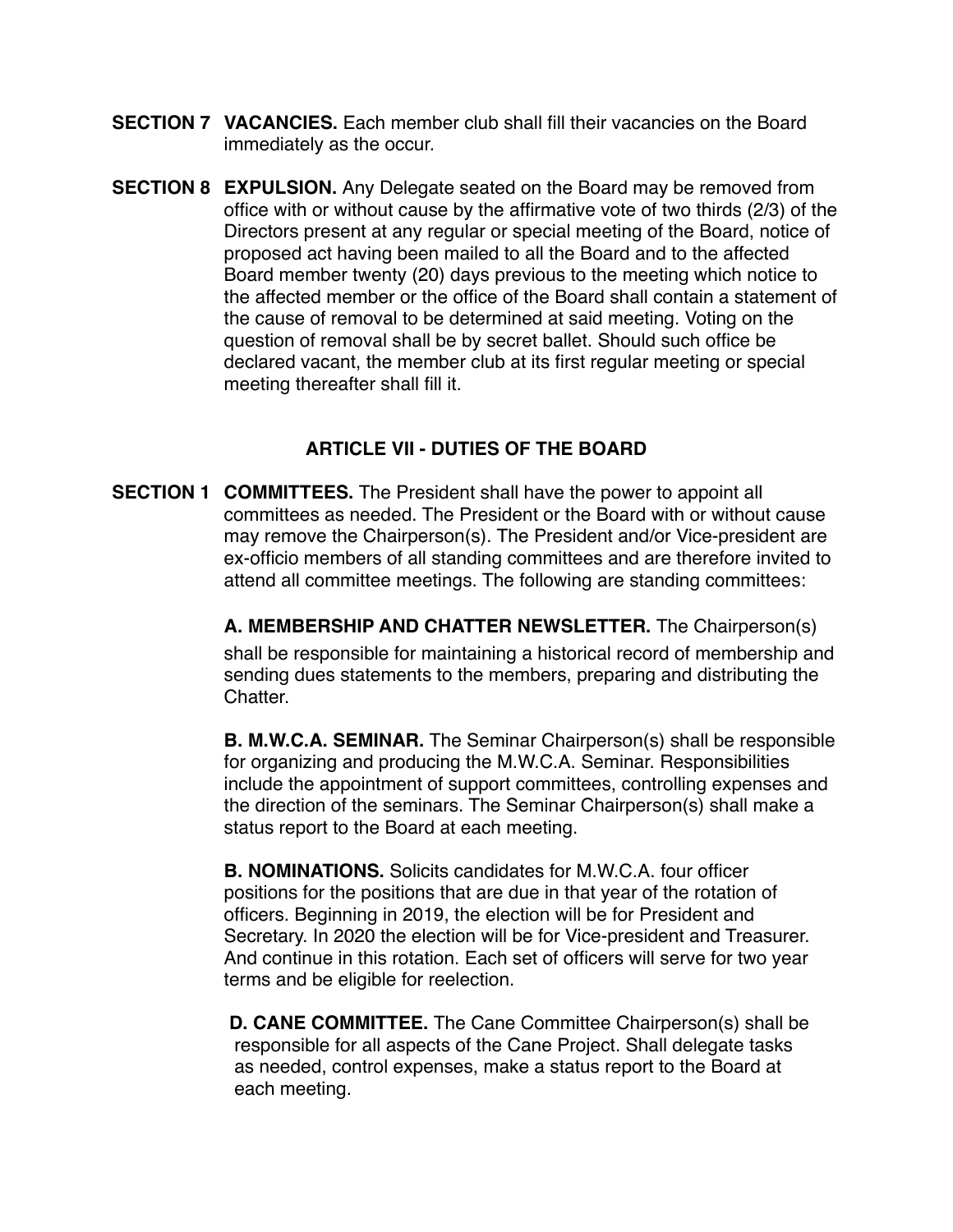**E. REGIONAL REPRESENTATIVES.** Shall be responsible for facilitating flow of information between member clubs and  $M.W.C.A.$ 

**SECTION 2 ANNUAL REPORTS. The M.W.C.A.** shall issue an annual report at the close of each fiscal year containing the following minimum statements: A. Statement of financial conditions showing the assets and liabilities of the M.W.C.A. to date.

> **B.** An operating statement for the fiscal year showing income and expenditures incurred.

**SECTION 3 ACCOUNTING BOOKS.** The M.W.C.A. accounting books shall be maintained and open for inspection by any member club and their respective club President. The member, who shall have been a member of record for at least three months prior thereto, shall submit a written, reasonable request and purpose to the M.W.C.A .President for approval.

## **ARTICLE VIII - OFFICERS**

**SECTION 1 OFFICERS.** Officers of the M.W.C.A. shall be President, Vice-president, Secretary and Treasurer. All officers must be paid members of the M.W.C.A. Elected officers will serve for a term of two (2) years with pairs of officers elected on alternate years beginning in 2019: the President and Secretary will be elected. In 2020 the Vice-president and treasurer will be elected and so the alternation shall continue until changed in the By-laws.

- **SECTION 2 ELECTIONS.** The elected club delegates at the annual Meeting of the M.W.C.A. shall elect the executive officers required to fulfill all expiring vacancies. Voting delegates elect officers from the ballot as submitted by Nominating Committee and by nominations made from the floor by a voting delegate and accepted by the Nominating Committee.
- **SECTION 3 BALLOTS.** Will be made available to all paid member club's elected delegates to the MWCA Board no less than thirty (30) days prior to the Annual Meeting. Only the elected delegates ballot, signed by the designated club's president shall be accepted. Member clubs may cast their ballot by return mail. Designated ballots shall remain in their sealed envelope (marked BALLOT) and only opened on the day of election and combined with the general election ballots to be counted by the nominating committee.
- **SECTION 4 RESIGNATION, REMOVAL AND SUSPENSION.** An officer may resign by written notification to the Executive Board and is effective upon receipt. The Board may remove with or without cause any officer by the affirmative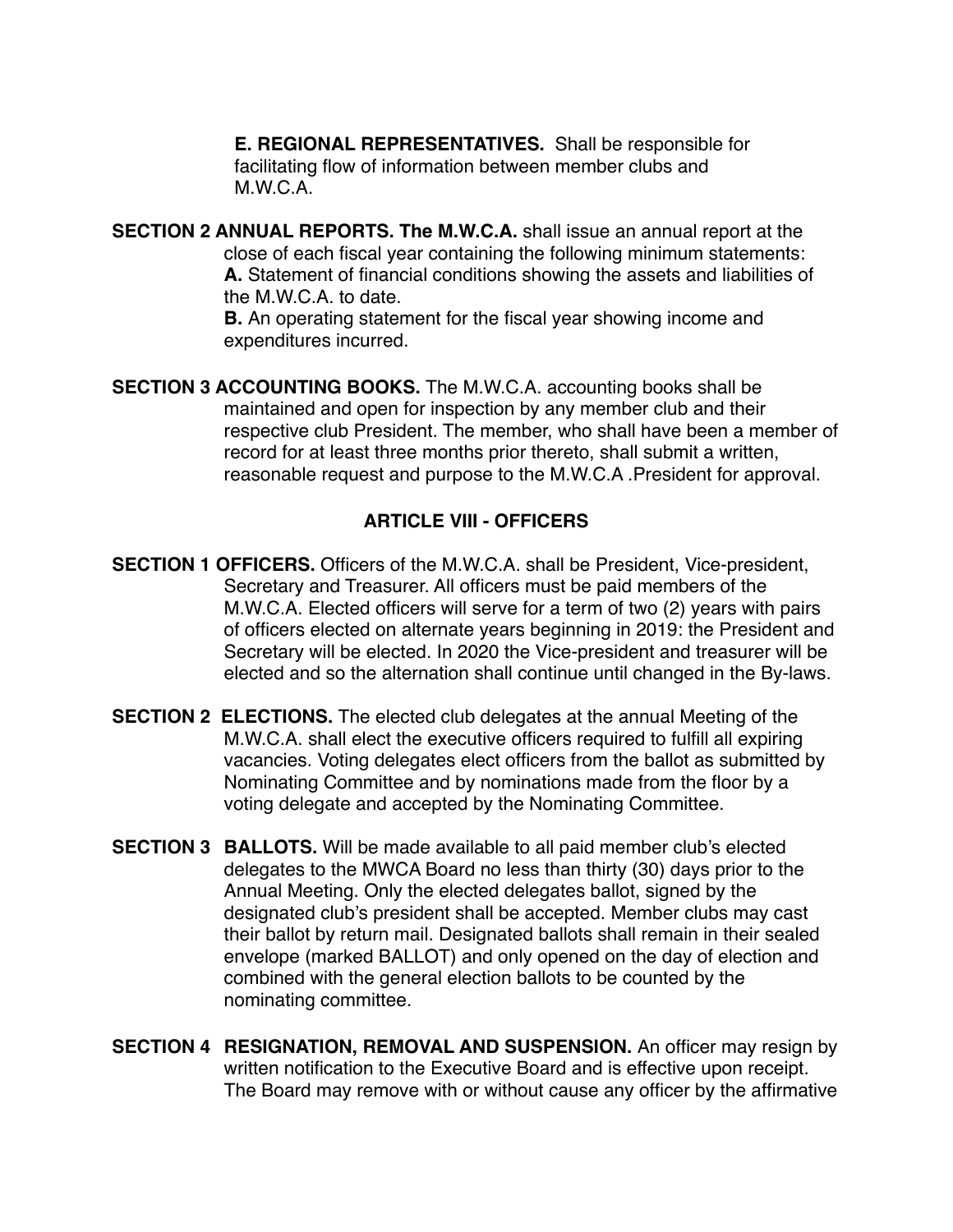! ! vote of two thirds (2/3) of the Board members present at any regular or special meeting of the Board. Notice of the proposed action shall be been mailed to all Board members and the affected officer twenty (20) days previous to the meeting at which said action may (will) take place. The notice to the affected officer of the Board shall contain a statement of the cause of removal to be determined at said meeting. Voting on the action to be taken shall be by secret ballot.

**SECTION 5 OFFICER VACANCIES.** Vacancies occurring in any office except President shall be filled by appointment by the President with the Boards verbal approval for the remainder of the officer's term. In the case of a Presidential vacancy, The Vice-president will automatically become interim President and the Board will elect a Vice-president to fill the remaining term.

#### **ARTICLE IX - DUTIES OF OFFICERS**

- **SECTION 1 DUTIES OF THE PRESIDENT.** The President as CEO of the M.W.C.A., and subject to direction and approval by the Board shall:
	- **A.** Preside over meetings of the M.W.C.A.
	- **B.** Call special meetings of the members and of the Board of Directors.
	- **C.** Sign all papers and instruments of the corporation as authorized by Board.
	- **D.** Appoint and oversee various committees as needed for the operation of the corporation and serve as an ex-officio member of all committees
- **SECTION 2 DUTIES OF THE VICE-PRESIDENT.** The Vice-president shall have general administrative duties as assigned by the Board, and assist the President in the performance of duties when required. The Vice-president assumes the duties of the President under Article VIII, Section 5.

**SECTION 3 DUTIES OF THE SECRETARY.** The Secretary shall be the recording officer of the corporation. The Secretary shall:

> A. Prepare and preserve minutes of all meetings and any special committees, send notices to Officers and Delegates, correspond on behalf of the Corporation and shall have other duties as assigned by the Board. **B.** From time to time have other executive duties assigned by the President with approval from the Board as required by the By-laws, or the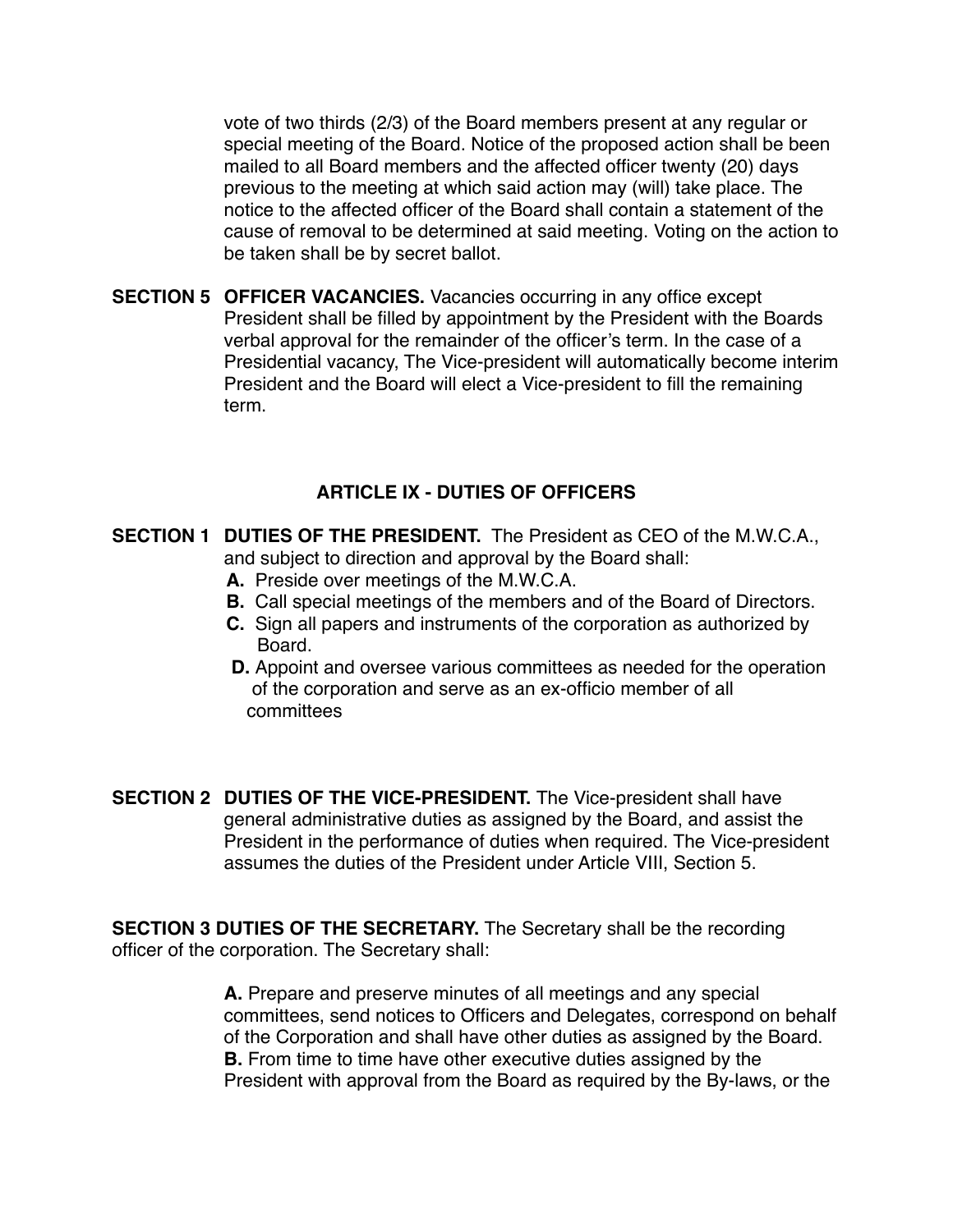Board. Secretary shall have custody of all records and papers of the corporation, except those in the possession of the Treasurer or Board.

**!! ! C.** Shall maintain a roster of all current M.W.C.A. member clubs and of all individual M.W.C.A. members. The Membership Chairperson is responsible for obtaining membership enrollment and providing data to the Secretary.

**D.** Shall issue all notices required by law, by these By-laws or as directed by the President or the Board.

### **SECTION 4 DUTIES OF THE TREASURER.** The Treasurer shall:

A. Receive and have custody of the funds of the Corporation and be responsible for the disbursement of its money and maintain full and accurate accounting of receipts and disbursements of the corporation. **B.** Deposit all funds in the name of the corporation in such banks or financial institutions as directed by the Board.

**C.** Have expenditures of Corporation funds approved in advance by the Board with following exceptions: In case of emergency spending, expenses of not more than one hundred (\$100.00) may be approved by two (2) or more officers.

**D.** Keep the Corporation books in such a state as to allow independent auditing of the accounting books upon reasonable notice and approval by the Board.

**E.** Prepare and submit for Board approval a complete Treasurers' Report at all Board meetings and a current Fiscal Year Report at the Annual meeting Prepare and submit and "special" accounting reports as requested by the President or Board for approval.

#### **ARTICLE X - AMENDMENTS**

**SECTION 1 BY-LAWS.** Except as may be provided by law, the By-laws may be altered, amended or repealed and new By-laws adopted in whole or in part at the Annual Membership Meeting of the M.W.C.A. by an affirming vote by ballot from each member clubs elected delegate provided notice of the proposed amendments shall have been provided to each member club in writing no less than thirty (30) days prior to the date at which such proposed amendments are to be voted upon. The original signed copy of the current By-laws shall be kept with the incorporation papers, a copy given to each M.W.C.A club officer and delegate and a copy made available to any paid member of the M.W.C.A.

**SECTION 2 ARTICLES OF INCORPORATION.** Except as may be provided by law, the Articles of Incorporation may be altered, amended, or repealed and new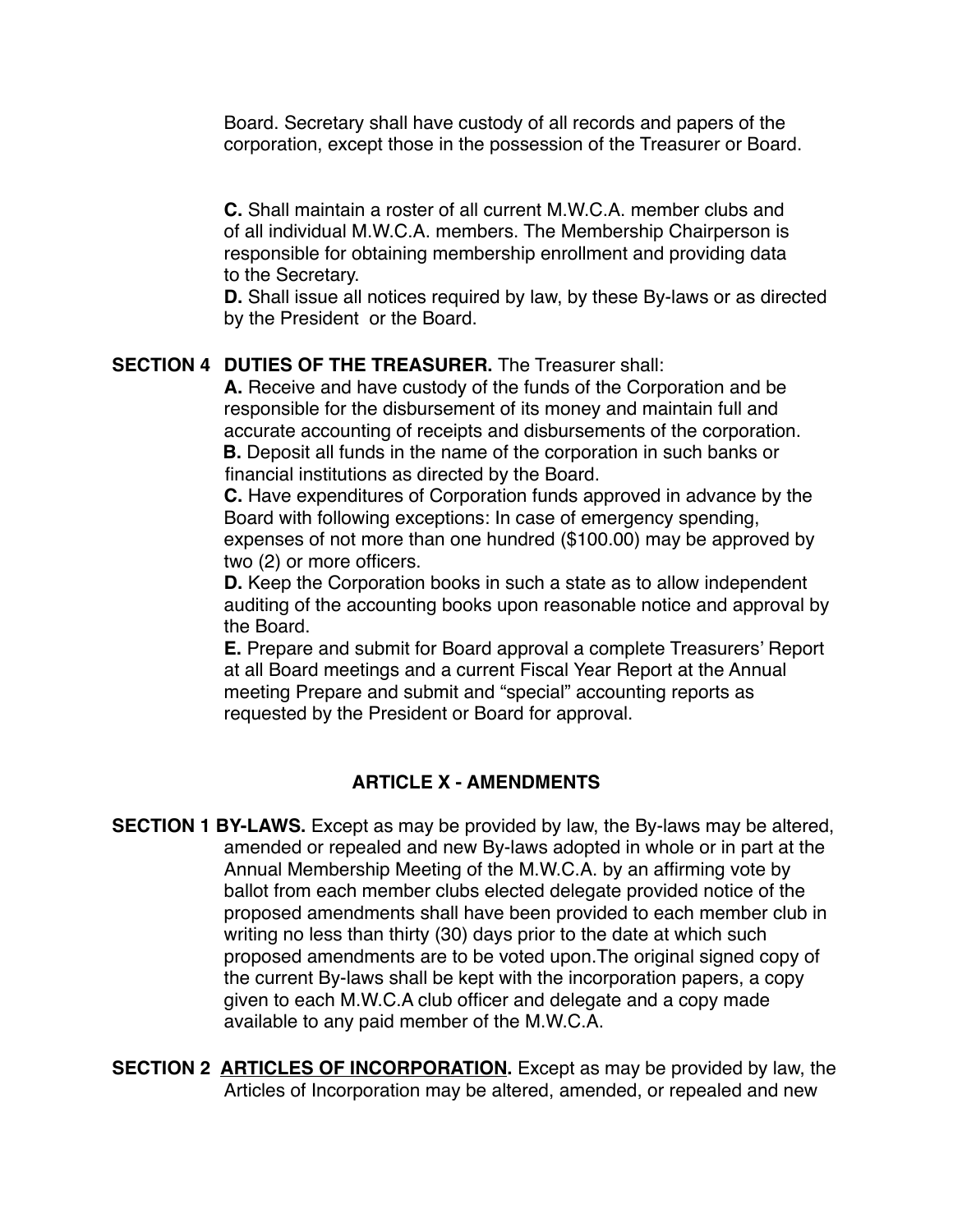Article of Incorporation adopted in whole or *(in)* part only at the Annual Membership Meeting of the M.W.C.A. by an affirming vote by ballot from each member clubs elected delegate provided notice of the proposed amendments shall have been provided to each member club in writing no less than thirty (30) days prior to the date to *(at)* which such proposed amendments are to be voted upon.

## **ARTICLE XI - COMPENSATION**

No part of the net earnings of the M.W.C.A. shall inure to the benefit of, or be distributable to its members, delegates, officers or other private person, except the M.W.C.A. shall be authorized and empowered to pay reasonable compensation for services rendered and to make payments and distribution in furtherance of the purposed set forth in ARTICLE II hereof.

## **ARTICLE XII - INDEMNIFICATION**

Officers and Executive Board members may be indemnified by the M.W.C.A. to the fullest extent permitted by the corporations laws of the State of Michigan.

### **ARTICLE XIII - DISSOLUTION**

Upon the dissolution of the Corporation, assets shall be distributed for one or more exempt purposed within the meaning of section 501 (c)(3) of the Internal Revenue Code, or the corresponding section of any federal tax due, or shall be distributed to the federal government or the a state or local government for public purpose. Any such assets not so disposed of shall be disposed of by a Court of Competent jurisdiction of the County in the Principle Office of the Corporation is then located, exclusively for such purposes or to such organizations as said Court shall determine, which are organized and operated exclusively for such purposed.

## **ARTICLE XIV - ORDER OF BUSINESS**

**SECTION 1** At all meetings of the M.W.C.A., the following shall be the Order of Business:

- $(1)$  Call to Order
- (2) Prayer
- (3) Roll Call
- ! ! (4) Determination of a Quorum
- ! ! (5) Reading and Approval of the Minutes of the last meeting(s)
- ! ! (6) Reading and Approval of the Treasurer's Report
- ! ! (7) Read of Bills and Communication
- (8) Reports and their disposal
	- (a) Officers
	- (b)Standing Committees